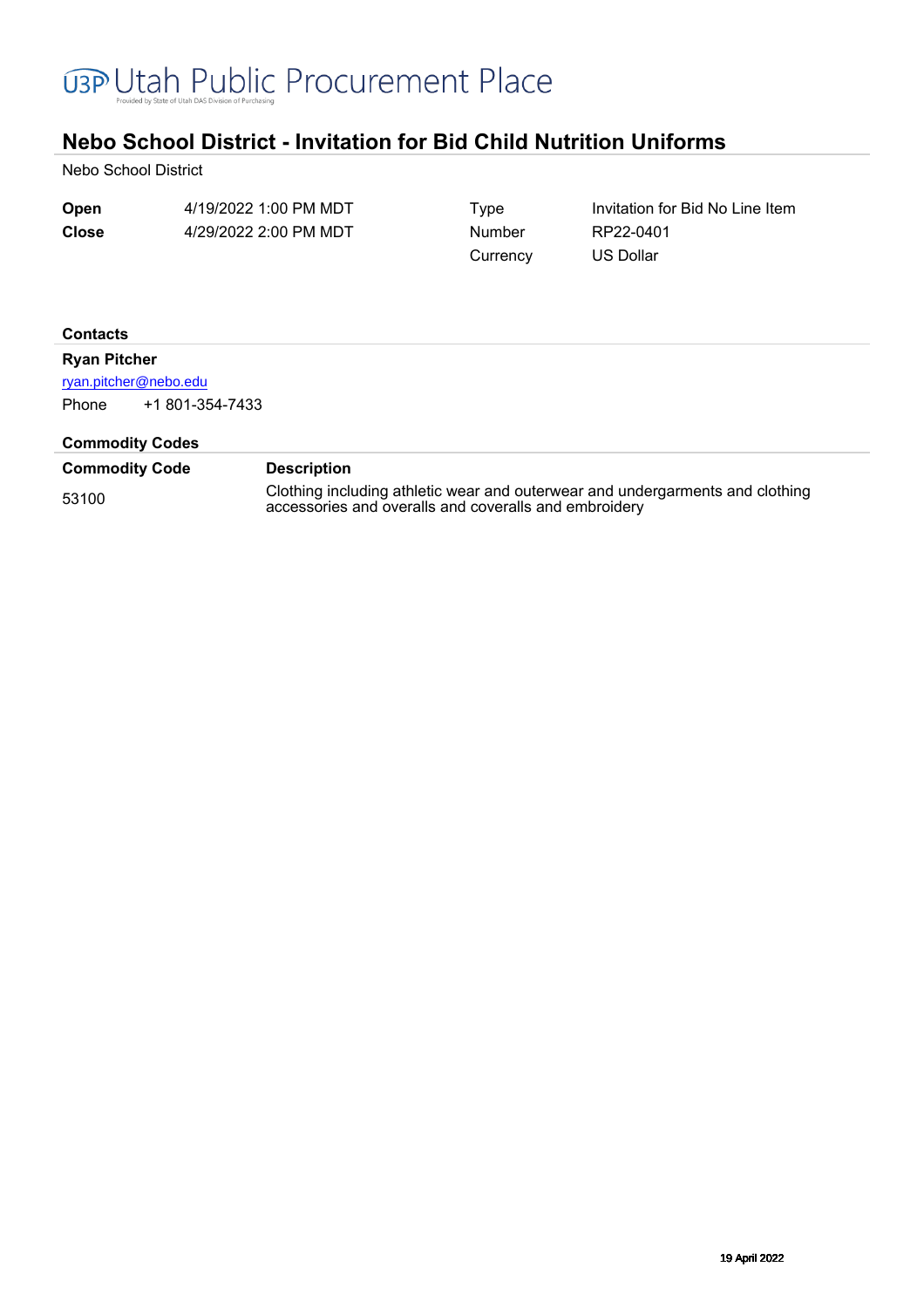## **Description**

Nebo School District (District) seeks competitive sealed bids from qualified Offerors for Child Nutrition Uniforms.

For this Invitation For Bid (IFB), vendors may upload their bids and all documents to this site (Utah Public Procurement Place OR submit a hard copy to the Operations Department at the Nebo School District offices at 350 S. Main, Spanish Fork, Utah by the deadline.

Any questions about his IFB must be submitted through the Utah Public Procurement Place site (this site).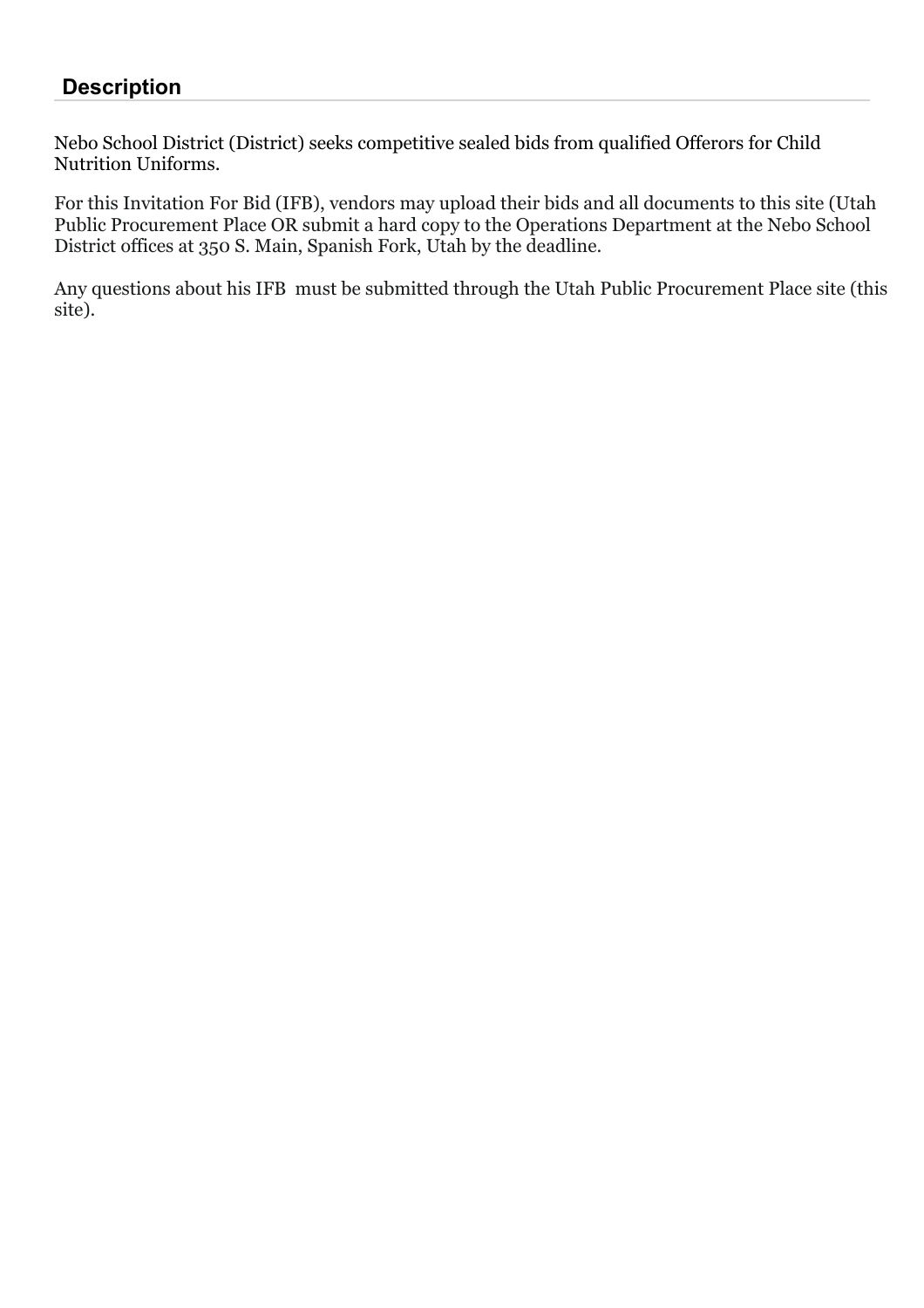**Prerequisites Required to Enter Bid** 

á FÈ X^}å[¦Á( `●cÁ^|^&cÁc@AÄÔ^¦cãa3kaeaã[}ÀÁncaez^{^}cAan}åÀÄÙ à{ãAÜ^●][}●^ÀÄAS&[}ÀaeaAc@A^}åÁ{-AaQãeA^ç^}cA§/<br>Á FÈ [¦å^¦Áq{Ă´||^Á `à{ãnÁ^●][}●^È

Á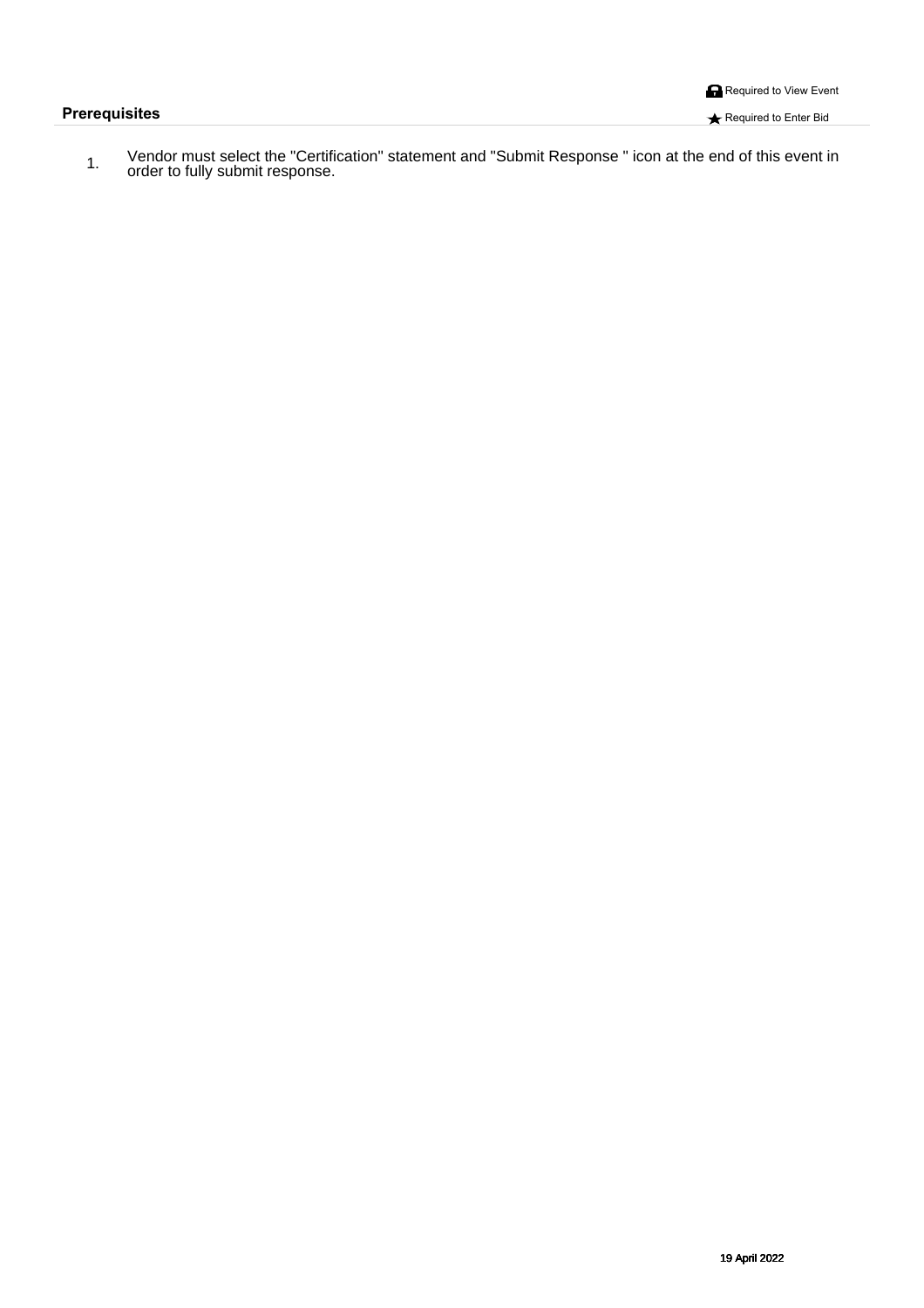### **Buyer Attachments**

- 1. [Nebo School District Child Nutrition Uniform Bids ITB RP22-0401 FINAL.pdf](https://s3.amazonaws.com/solutions-selectsite-documents/Sourcingevent/1070906-1237440651Nebo%20School%20District%20Child%20Nutrition%20Uniform%20Bids%20ITB%20RP22-0401%20FINAL.pdf?AWSAccessKeyId=AKIAJ5HNJE5DFBZ5ONSA&Expires=1713466900&Signature=hisR8bMUBUwGa9dAVHAtiCxh3uI%3D)
- 2. [Attachment A NSD Standard Terms & Conditions\\_Goods and Services\\_Version May 2021.pdf](https://s3.amazonaws.com/solutions-selectsite-documents/Sourcingevent/1070906-1237434718Attachment%20A%20-%20NSD%20Standard%20Terms%20%26%20Conditions_Goods%20and%20Services_Version%20May%202021.pdf?AWSAccessKeyId=AKIAJ5HNJE5DFBZ5ONSA&Expires=1713466900&Signature=ZH3QF0Ru0zT1i1WPWGIKrVf07ww%3D)
- 3. Attachment B -\_ Bid\_Pricing Child Nutrition Uniforms 2021.xlsx